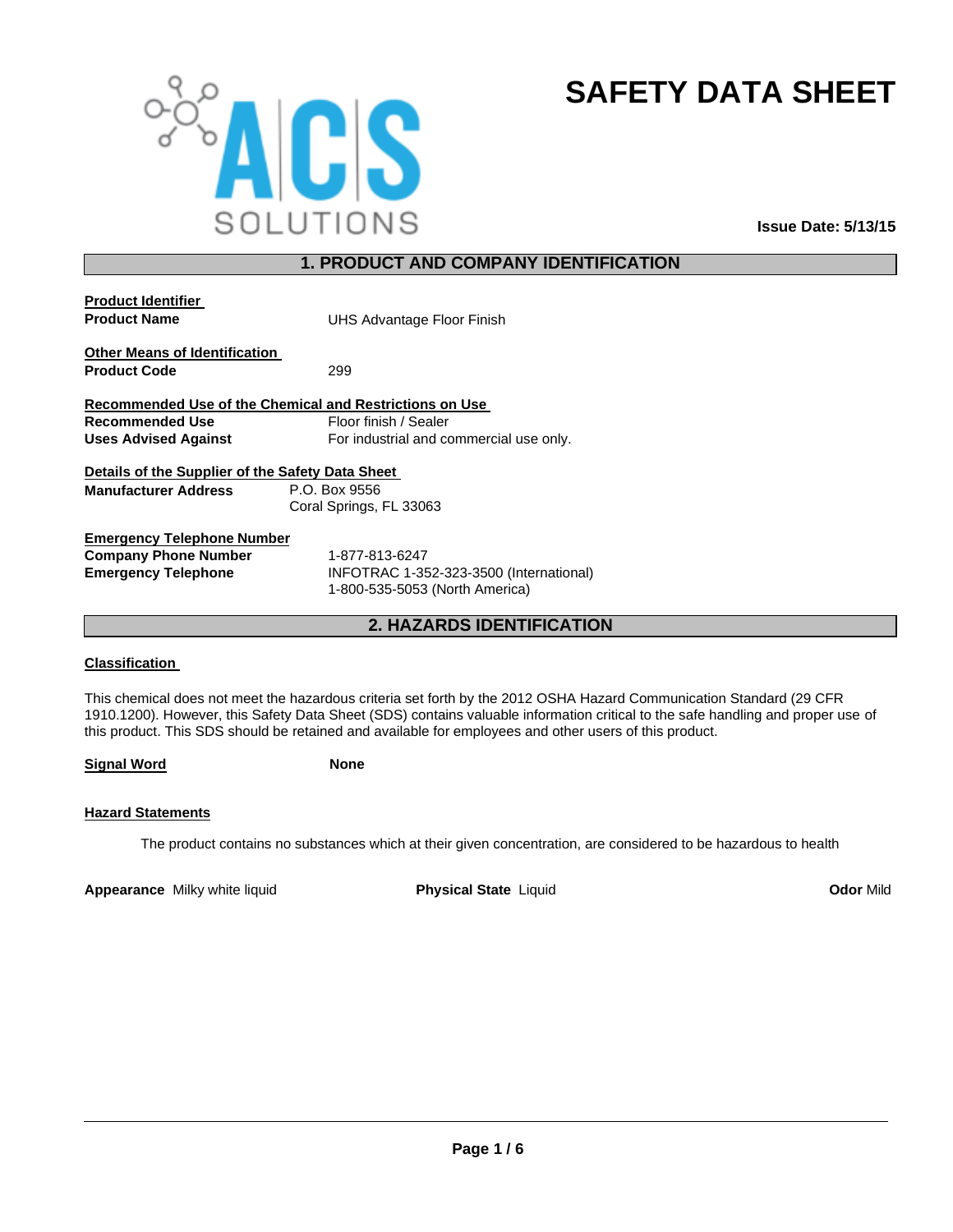# **3. COMPOSITION/INFORMATION ON INGREDIENTS**

| $\cdot$ .nem<br><b>THE REAL PROPERTY</b><br>∵ame<br>. | 'N.      | Weight-<br>-70<br>--- |
|-------------------------------------------------------|----------|-----------------------|
| Blend<br>Acr<br>olvmer<br>"VIIC                       | ---<br>∼ | . .                   |

| <b>4. FIRST AID MEASURES</b>                                |                                                                                                                                                                                                                                                                                  |  |
|-------------------------------------------------------------|----------------------------------------------------------------------------------------------------------------------------------------------------------------------------------------------------------------------------------------------------------------------------------|--|
| <b>First Aid Measures</b>                                   |                                                                                                                                                                                                                                                                                  |  |
| <b>General Advice</b>                                       | Provide this SDS to medical personnel for treatment.                                                                                                                                                                                                                             |  |
| Inhalation                                                  | Remove exposed individual(s) to fresh air for 20 minutes. Consult a physician / poison<br>center if individual's condition declines or if symptoms persist.                                                                                                                      |  |
| <b>Eye Contact</b>                                          | Flush material out immediately with large amounts of water for at least 15 minutes, holding<br>eye lids apart to insure flushing of the entire surface. Washing eyes within several seconds<br>is essential to achieve maximum effectiveness. Get medical attention immediately. |  |
| Ingestion                                                   | Never give anything by mouth to an unconscious person. If swallowed, do not induce<br>vomiting. Drink 1-2 glasses of water. If vomiting occurs spontaneously, keep airway clear.<br>Get medical attention immediately.                                                           |  |
| <b>Skin Contact</b>                                         | Wash off immediately with plenty of water for at least 15 minutes. Wash contaminated<br>clothing before reuse. If irritation or redness develops, seek medical attention.                                                                                                        |  |
| Most Important Symptoms and Effects, both Acute and Delayed |                                                                                                                                                                                                                                                                                  |  |
| <b>Symptoms</b>                                             | Direct contact with eyes may cause temporary irritation. Prolonged or repeated skin contact<br>may cause irritation. May cause respiratory irritation. Will cause gastrointestinal tract<br>irritation.                                                                          |  |

#### **Indication of any Immediate Medical Attention and Special Treatment Needed**

| <b>Note to Physicians</b> | Treat symptomatically. |
|---------------------------|------------------------|
|                           |                        |

# **5. FIRE-FIGHTING MEASURES**

#### **Suitable Extinguishing Media**

Use extinguishing measures that are appropriate to local circumstances and the surrounding environment.

**Unsuitable Extinguishing Media** Not determined.

## **Specific Hazards Arising from the Chemical**

Not determined.

#### **Protective Equipment and Precautions for Firefighters**

As in any fire, wear self-contained breathing apparatus pressure-demand, MSHA/NIOSH (approved or equivalent) and full protective gear.

## **6. ACCIDENTAL RELEASE MEASURES**

## **Personal Precautions, Protective Equipment and Emergency Procedures**

**Personal Precautions** Use personal protective equipment as required.

#### **Methods and Material for Containment and Cleaning Up**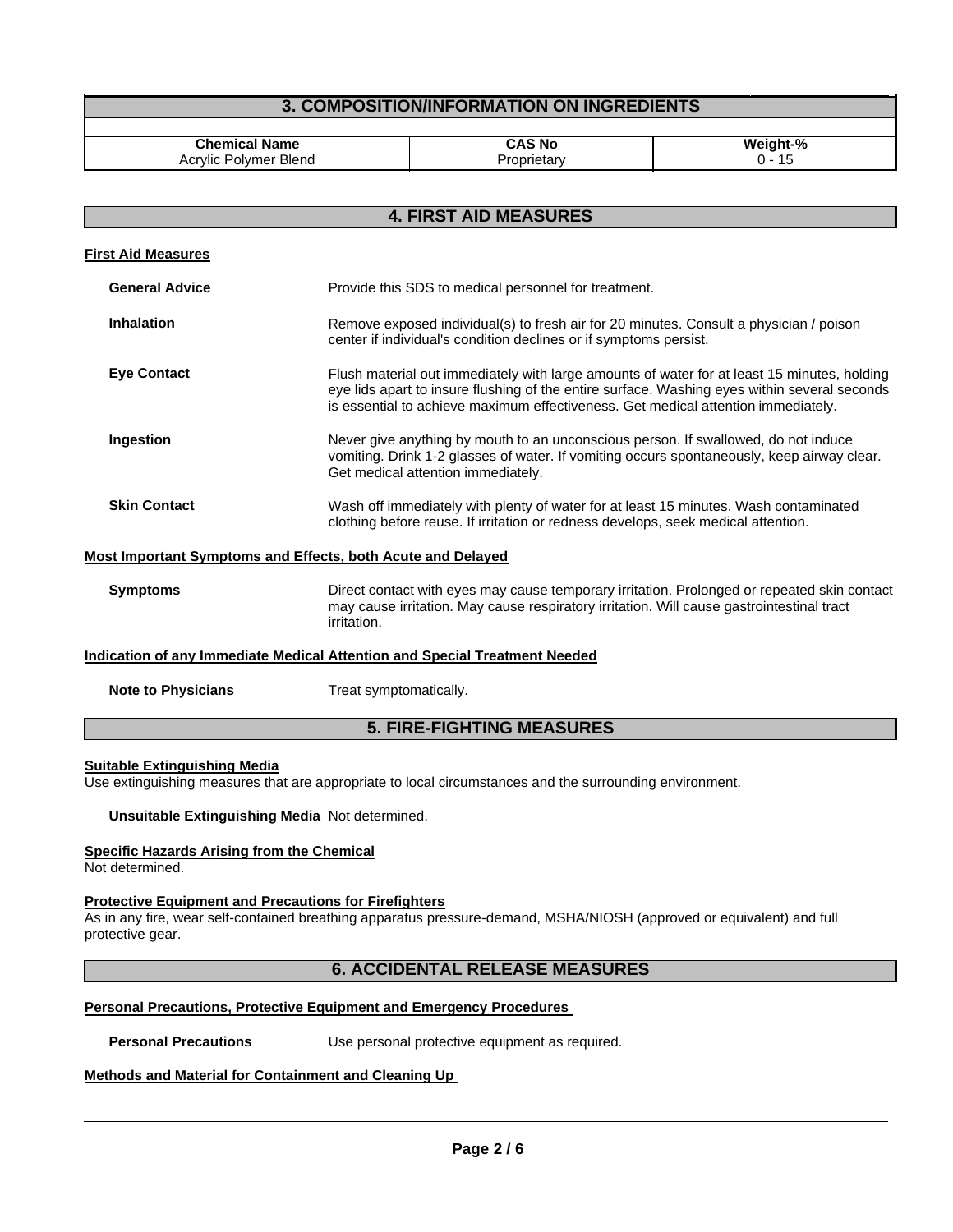**Methods for Containment** Prevent further leakage or spillage if safe to do so.

**Methods for Cleaning Up** Absorb with inert material or sweep up, and then place in suitable container for chemical waste.

# **7. HANDLING AND STORAGE**

## **Precautions for Safe Handling**

| Advice on Safe Handling | Handle in accordance with good industrial hygiene and safety practice. Avoid contact with |
|-------------------------|-------------------------------------------------------------------------------------------|
|                         | skin, eyes or clothing. Wash thoroughly with soap and water after handling.               |

#### **Conditions for Safe Storage, Including any Incompatibilities**

| <b>Storage Conditions</b> | Keep containers tightly closed in a dry, cool and well-ventilated place. Keep out of the reach<br>of children. |
|---------------------------|----------------------------------------------------------------------------------------------------------------|
|                           | .  .                                                                                                           |

**Incompatible Materials** Strong oxidizing agents. Metallic nitrates.

# **8. EXPOSURE CONTROLS/PERSONAL PROTECTION**

## **Exposure Guidelines**

**Engineering Controls** Apply technical measures to comply with the occupational exposure limits.

## **Individual Protection Measures, such as Personal Protective Equipment**

| <b>Eye/Face Protection</b>      | Chemical anti-splash safety goggles.                                                                                                      |
|---------------------------------|-------------------------------------------------------------------------------------------------------------------------------------------|
| <b>Skin and Body Protection</b> | Impervious gloves such as nitrile are recommended for operations which may result in<br>prolonged or repeated skin contact. Rubber boots. |
| <b>Respiratory Protection</b>   | No special equipment needed.                                                                                                              |

**General Hygiene Considerations** Handle in accordance with good industrial hygiene and safety practice.

# **9. PHYSICAL AND CHEMICAL PROPERTIES**

#### **Information on Basic Physical and Chemical Properties**

| <b>Physical State</b><br>Appearance<br>Color                                                                                                                                                                   | Liquid<br>Milky white liquid<br>White                                                           | Odor<br><b>Odor Threshold</b> | Mild<br>Not determined |
|----------------------------------------------------------------------------------------------------------------------------------------------------------------------------------------------------------------|-------------------------------------------------------------------------------------------------|-------------------------------|------------------------|
| <b>Property</b><br>рH<br><b>Melting Point/Freezing Point</b><br><b>Boiling Point/Boiling Range</b><br><b>Flash Point</b>                                                                                       | Values<br>$8.5 - 9.0$<br>Not determined<br>$212^{\circ}F$<br>$> 93.33$ °C $/$ > 200             | <b>Remarks • Method</b>       |                        |
| <b>Evaporation Rate</b><br><b>Flammability (Solid, Gas)</b><br><b>Upper Flammability Limits</b><br><b>Lower Flammability Limit</b><br><b>Vapor Pressure</b><br><b>Vapor Density</b><br><b>Specific Gravity</b> | Not determined<br>Not determined<br>Not determined<br>Not determined<br>Not determined<br>1.037 | Water $= 1$                   |                        |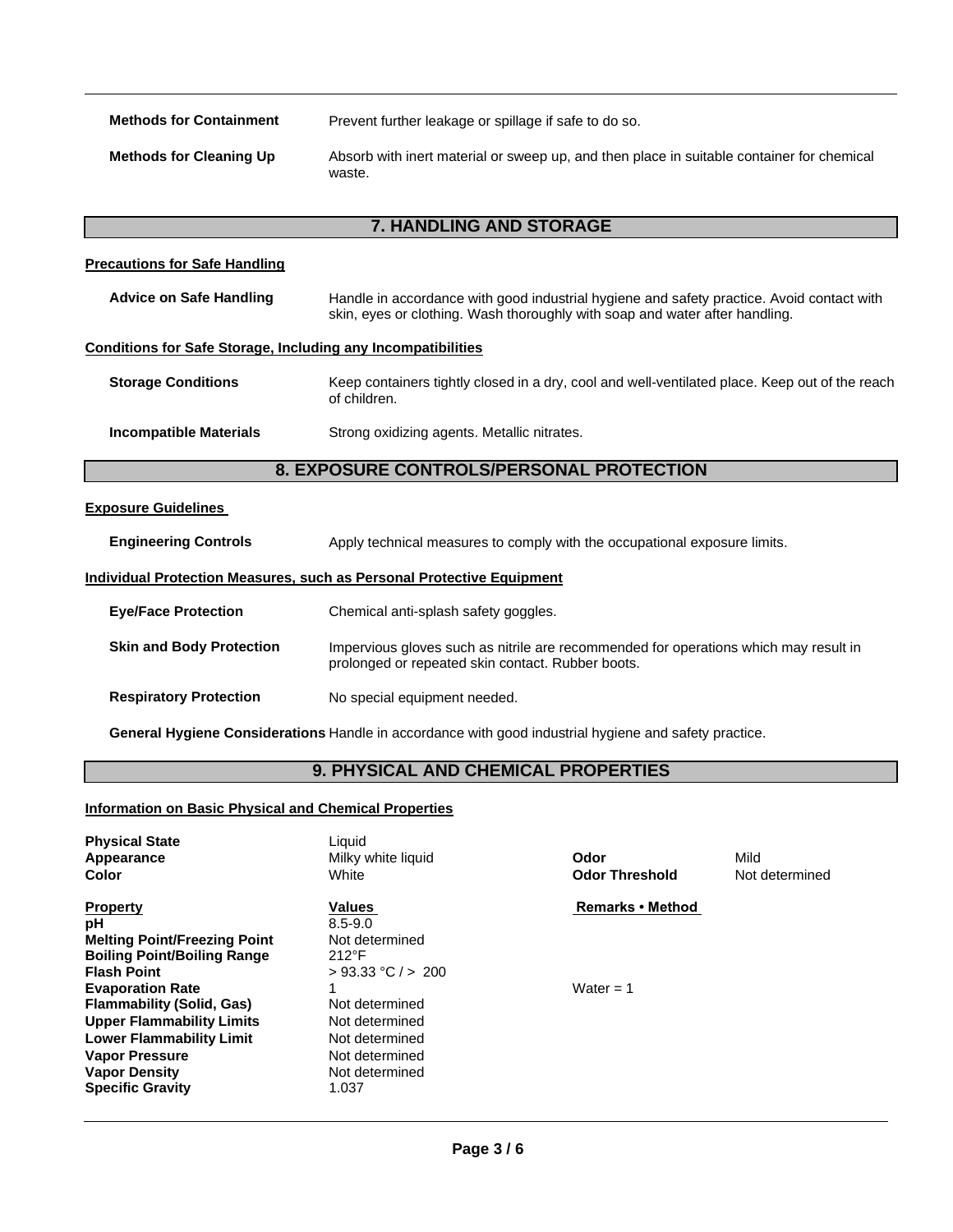| <b>Solubility in Other Solvents</b><br><b>Partition Coefficient</b><br><b>Auto ignition Temperature</b><br><b>Decomposition Temperature</b><br><b>Kinematic Viscosity</b><br><b>Dynamic Viscosity</b><br><b>Explosive Properties</b><br><b>Oxidizing Properties</b><br><b>VOC Content (%)</b> | <b>Water Solubility</b> | Er |
|-----------------------------------------------------------------------------------------------------------------------------------------------------------------------------------------------------------------------------------------------------------------------------------------------|-------------------------|----|
|                                                                                                                                                                                                                                                                                               |                         | N٥ |
|                                                                                                                                                                                                                                                                                               |                         | N  |
|                                                                                                                                                                                                                                                                                               |                         | N٥ |
|                                                                                                                                                                                                                                                                                               |                         | N٥ |
|                                                                                                                                                                                                                                                                                               |                         | N  |
|                                                                                                                                                                                                                                                                                               |                         | N  |
|                                                                                                                                                                                                                                                                                               |                         | N٥ |
|                                                                                                                                                                                                                                                                                               |                         | N٥ |
|                                                                                                                                                                                                                                                                                               |                         | N  |

mulsifies ot determined *<u>Iot</u>* determined **lot** determined ot determined *A* determined *<u>determined</u>* ot determined ot determined ot determined

# **10. STABILITY AND REACTIVITY**

#### **Reactivity**

Not reactive under normal conditions.

#### **Chemical Stability**

Stable under recommended storage conditions.

## **Possibility of Hazardous Reactions**

None under normal processing.

#### **Conditions to Avoid**

Excessive heat and contamination of any kind.

#### **Incompatible Materials**

Strong oxidizing agents. Metallic nitrates.

#### **Hazardous Decomposition Products**

Thermal decomposition may produce oxides of carbon, fumes and smoke.

# **11. TOXICOLOGICAL INFORMATION**

#### **Information on Likely Routes of Exposure**

| <b>Product Information</b>                                                                 |                                                                                                                                                                                                         |  |
|--------------------------------------------------------------------------------------------|---------------------------------------------------------------------------------------------------------------------------------------------------------------------------------------------------------|--|
| <b>Inhalation</b>                                                                          | Under normal conditions of intended use, this material is not expected to be an inhalation<br>hazard.                                                                                                   |  |
| <b>Eye Contact</b>                                                                         | May cause temporary irritation on eye contact.                                                                                                                                                          |  |
| <b>Skin Contact</b>                                                                        | Prolonged contact may cause redness and irritation.                                                                                                                                                     |  |
| Ingestion                                                                                  | May cause gastrointestinal irritation, nausea, diarrhea, and vomiting.                                                                                                                                  |  |
| <b>Component Information</b>                                                               | Not determined                                                                                                                                                                                          |  |
| <b>Information on Physical, Chemical and Toxicological Effects</b>                         |                                                                                                                                                                                                         |  |
| <b>Symptoms</b>                                                                            | Direct contact with eyes may cause temporary irritation. Prolonged or repeated skin contact<br>may cause irritation. May cause respiratory irritation. Will cause gastrointestinal tract<br>irritation. |  |
| Delayed and Immediate Effects as well as Chronic Effects from Short and Long-term Exposure |                                                                                                                                                                                                         |  |
| Carcinogenicity                                                                            | This product does not contain any carcinogens or potential carcinogens as listed by OSHA,<br>IARC or NTP.                                                                                               |  |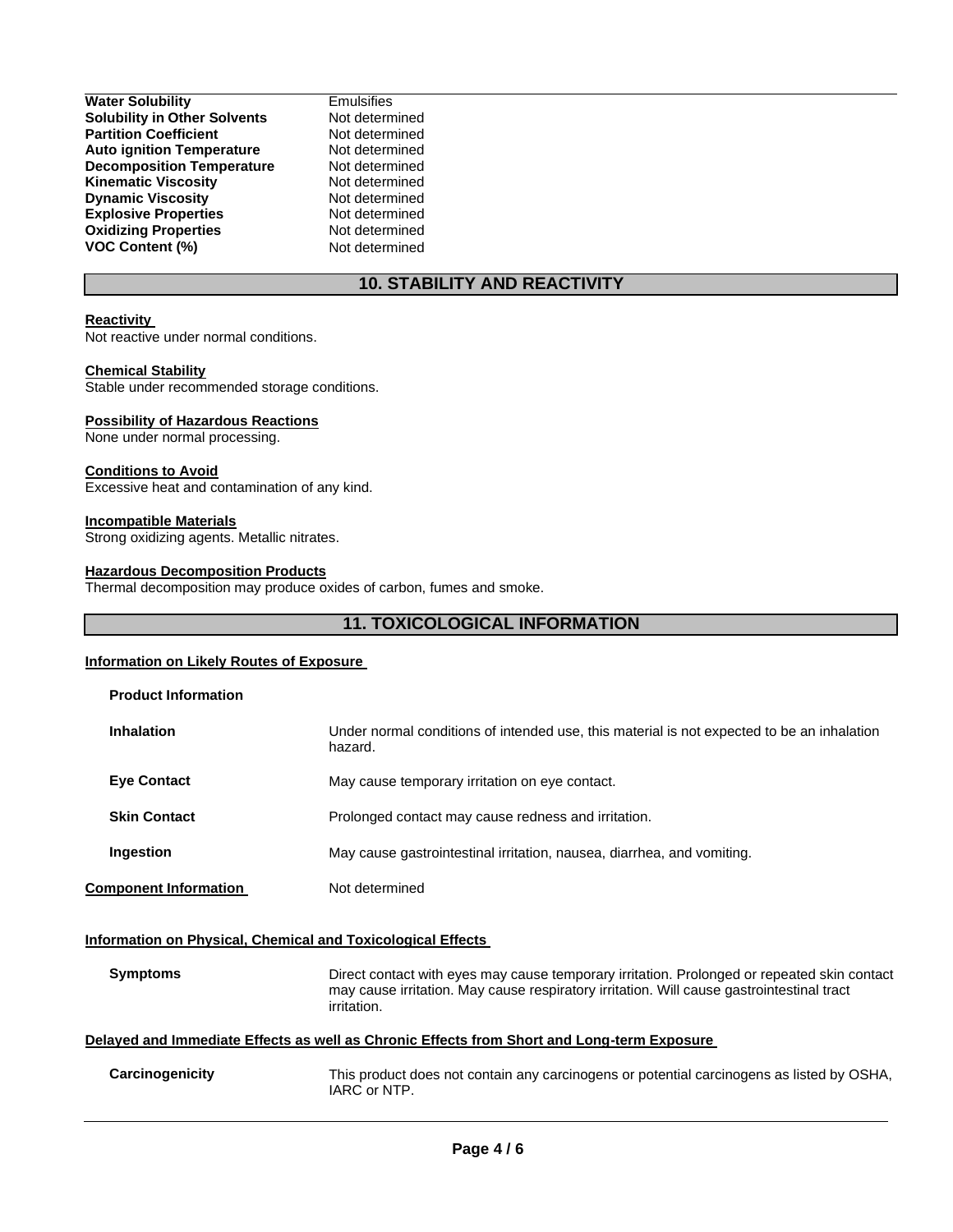#### **Numerical Measures of Toxicity**

Not determined

## **12. ECOLOGICAL INFORMATION**

#### **Ecotoxicity**

An environmental hazard cannot be excluded in the event of unprofessional handling or disposal.

## **Component Information Not determined**

# **Persistence and Degradability**

Not determined

#### **Bioaccumulation** Not determined

**Mobility**

Not determined

#### **Other Adverse Effects**

Not determined

# **13. DISPOSAL CONSIDERATIONS**

## **Waste Treatment Methods**

| <b>Disposal of Wastes</b>        | Disposal should be in accordance with applicable regional, national and local laws and<br>regulations.                         |  |
|----------------------------------|--------------------------------------------------------------------------------------------------------------------------------|--|
| <b>Contaminated Packaging</b>    | Do not reuse container. Triple rinse empty container with water. Plastic containers may be<br>offered for recycling.           |  |
| <b>14. TRANSPORT INFORMATION</b> |                                                                                                                                |  |
| <b>Note</b>                      | Please see current shipping paper for most up to date shipping information, including<br>exemptions and special circumstances. |  |
| <u>DOT</u>                       | Not regulated                                                                                                                  |  |
| <b>ATAI</b>                      | Not regulated                                                                                                                  |  |
| <b>IMDG</b>                      | Not regulated                                                                                                                  |  |

# **15. REGULATORY INFORMATION**

# **International Inventories**

| <b>TSCA</b><br><b>DSL</b><br><b>NDSL</b><br><b>EINECS</b><br><b>ELINCS</b> | United States Toxic Substances Control Act Section 8(b) Inventory<br>Canadian Domestic Substances List<br>Non-Domestic Substances List<br>European Inventory of Existing Chemical Substances | Yes<br>Yes<br>Yes<br>No<br>No |
|----------------------------------------------------------------------------|----------------------------------------------------------------------------------------------------------------------------------------------------------------------------------------------|-------------------------------|
| <b>ENCS</b><br><b>IECSC</b>                                                | European List of Notified Chemical Substances<br>Japan Existing and New Chemical Substances<br>China Inventory of Existing Chemical Substances                                               | No<br>Yes                     |